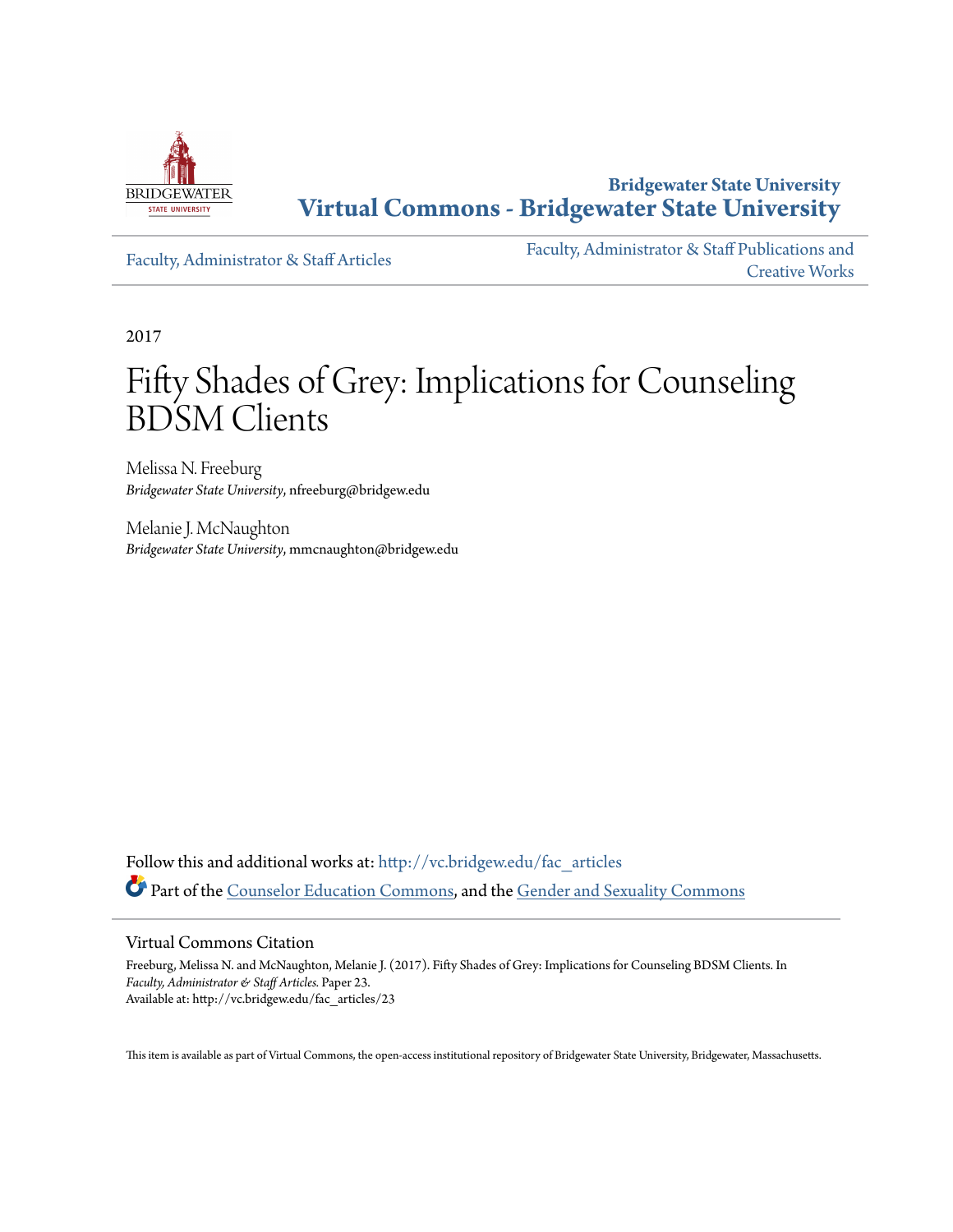# **VISTAS Online**

**ACA Knowledge Center** counseling.org/knowledge-center/vistas 703-823-9800 x281 | 800-347-6647 x281

By Drs. Garry R. Walz and Jeanne C. Bleuer of Counseling Outfitters, LLC | Sponsored by the American Counseling Association

#### Article 13

### *Fifty Shades of Grey***: Implications for Counseling BDSM Clients**

Melissa N. Freeburg and Melanie J. McNaughton

Freeburg, Melissa N., Department of Counselor Education, Bridgewater State University.

McNaughton, Melanie J., Department of Communication Studies, Bridgewater State University.

#### **Abstract**

Four primary themes regarding counseling BDSM clients are addressed: popular culture, mental health contexts and the *DSM*, parallels with now-defunct homosexual paraphilias, and resources for counselors. The authors present an introduction of commonly used BDSM terms based on field research and supported by a case study. Attention is given to challenges BDSM clients face, paraphilic disorder codes used to clinically define BDSM activities, and how diagnostic codes pathologize nontraditional sexuality, which can create a disjunction between counselor education and clients' lived experiences. This disjunction is emphasized by popularizations of BDSM, such as E. L. James' *Fifty Shades* trilogy, which expand social acceptance while also solidifying misrepresentations of the kink lifestyle.

*Keywords*: BDSM, Fifty Shades, paraphilia, nontraditional sexuality, counselor education

*"Jason" entered into our counseling relationship with a presenting concern of adjusting to his recent separation from his wife of 15 years. He purposefully sought me out as a counselor based on a referral that identified my practice as kink-friendly. Jason admitted that during his marriage he had numerous sexual relationships with women without his wife's knowledge. He stated that his emotional and physical connection with his wife was strong but that sex was infrequent and too "vanilla" for his liking. He perceived that she would not be open to any kinky activities. To satisfy his interest in exploring the BDSM (an overlapping abbreviation of Bondage and Discipline [BD], Dominance and Submission [DS], Sadism and Masochism [SM]) lifestyle, Jason joined several fetish-based Web sites, which is where he made contact with other women.*

Note: Special circumstances worthy of note are that a case study has been included in the body of this manuscript at the request of the participants. Identifying information has been altered to ensure participant anonymity, and signed permission has been recorded in accordance with the American Counseling Association *Code of Ethics*.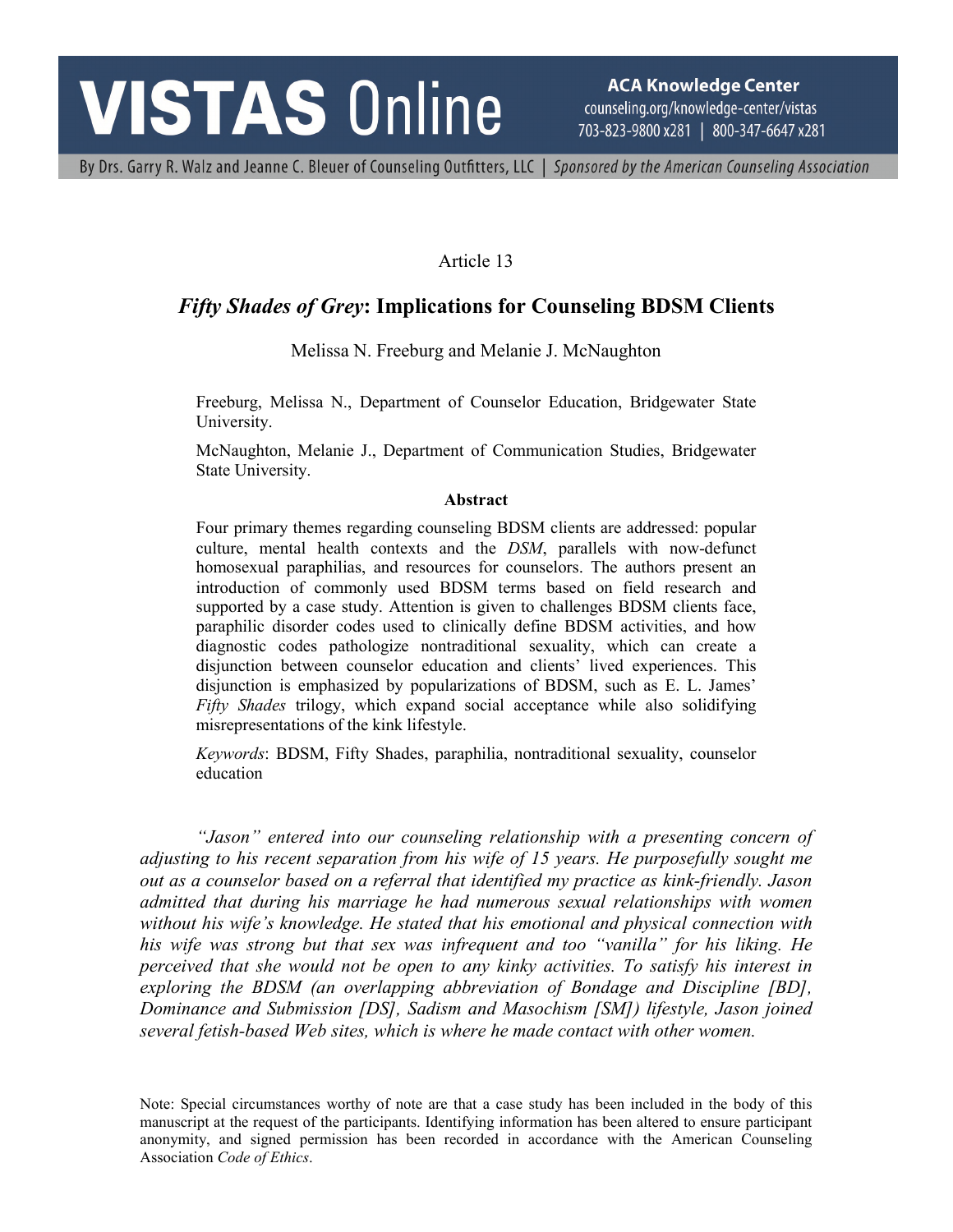*He eventually forged a relationship with a Dominatrix who would contact him to join her with couples in hotel rooms who enjoyed cuckolding. He shared one particular story in which he waited in a hotel lobby until summoned to the room where he found the wife bound, blindfolded, and gagged on the bed. The husband was bound to a chair, wearing only lace women's underwear. The Dominatrix, dressed in full leather, had positioned herself behind the husband so she could whisper in his ear and narrate the events that occurred before him. Jason was brief in describing the following happenings, only stating that the wife was his "play toy" for the next 30 minutes. Jason explained that he was limited to 30 minutes because he had to pick up his wife and kids.*

*Following the event, Jason received an e-mail from the Dominatrix thanking him for his assistance, sent to an e-mail account his wife had access to. His wife found the email and upon reading it, immediately requested that he leave the family home. Jason did not seem affected by the unraveling of his marriage, acknowledged his betrayal of the marital vows, and was able to articulate that he did not use appropriate communication with his wife. However, he was greatly impacted by his wife's next move: she forwarded the e-mail to all of his family members and friends, adding her own comments, which included descriptors of him as "sick," "disgusting," and "perverted." Those labels became his sticking point.*

*As a result, Jason's family and friends began to alienate him. He was told he was not welcome at family holidays until he entered into counseling for what his family defined as an addiction. Jason shared with me that he felt as if he was a gay man who had been ripped out of the closet, outed before he was prepared to claim his identity, stripped of the right to share and frame his sexuality for what it really was to him. Jason did not want counseling. He was only doing so because his support system had decided he needed to be fixed. He had no inclination to stop exploring his sexuality in the BDSM lifestyle but wanted to find a way to be accepted again within a familial system that defined his predilections as abnormal. He was infuriated that he lived in a society where it was totally acceptable for his next-door neighbor's minivan to display decals of stick figures of her family members in one corner and one of grey handcuffs in the other, but yet his participation in kinky activities was seen as abhorrent.*

In the above client case study, we see the emergence of four important themes: the introduction of BDSM into mainstream popular culture, diagnostic codes used for framing client concerns (be it by counselors or laypersons), parallels to the cultural struggles faced by the lesbian, gay, bisexual, and transgender (LGBT) community, and kinksters' experiences in counseling. What these themes point to is an overarching need for counselor awareness and education regarding non-traditional sexual identities. With that goal in mind, this article explores the representation of nontraditional BDSM identities and practices, as well as how the popularization of misrepresentations of these identities and practices in media texts can become the dominant cultural understanding, impacting kinksters as well as the counselors they may seek out for help and well-being.

#### **BDSM in Parlance**

BDSM burst into mainstream culture with the popularity of E. L. James' 2011 kinky romance novel, *Fifty Shades of Grey*—the BDSM-focused book that Jason's neighbor advertized a connection to by displaying a decal of grey handcuffs on her car's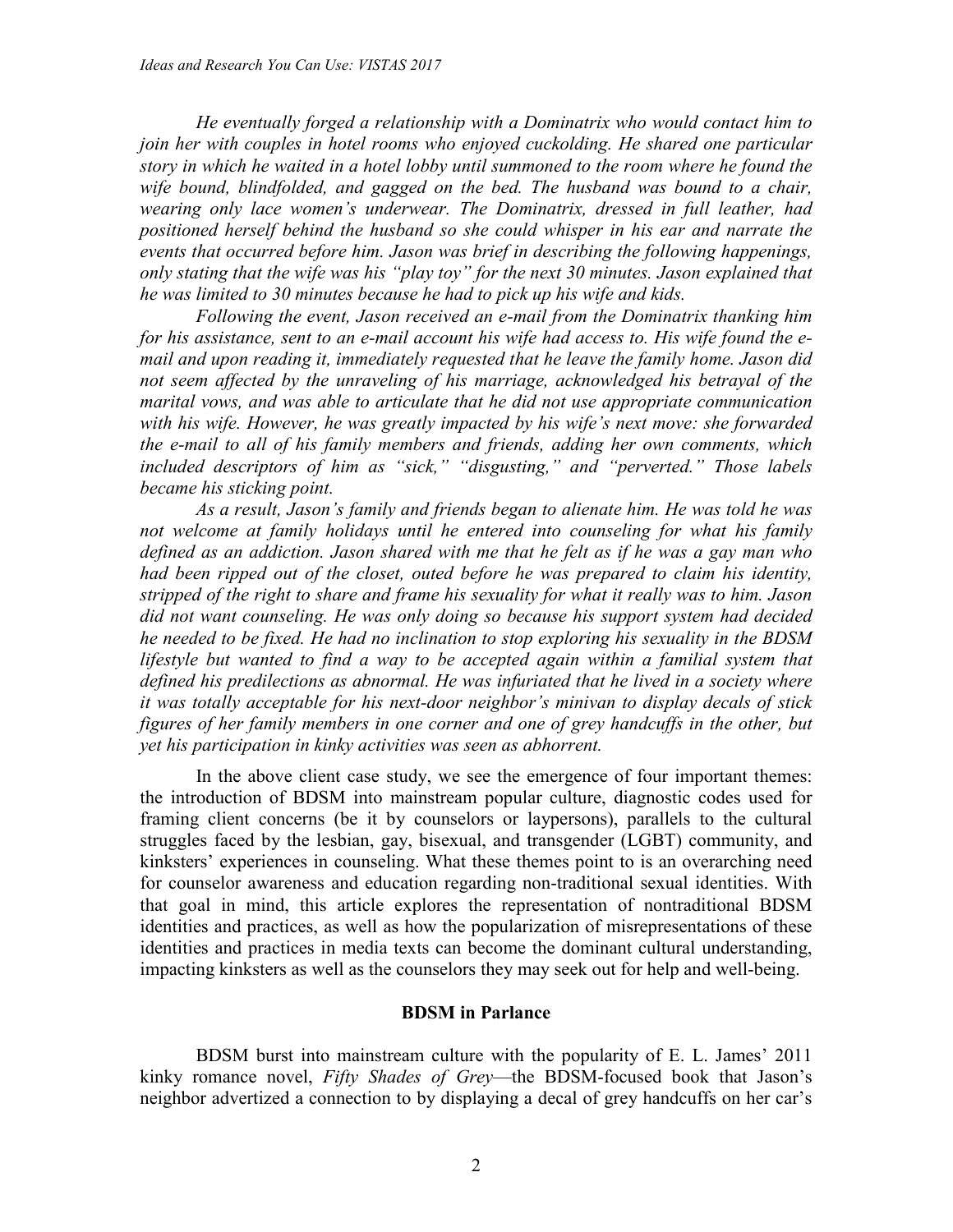rear window. While counseling Jason, it became clear that his friends and family had been greatly influenced by the book and based their understanding of the culture and vocabulary solely through that frame. Therefore, the first step in his treatment was to gain knowledge about the kink community, as we are ethically encouraged to do with any culture by the American Counseling Association *Code of Ethics* (ACA; 2014). To start, "cuckolding," as described in the vignette above, describes a relationship in which the male partner derives sexual pleasure from watching his wife have sex with a man, sometimes also including humiliation of the male partner. Jason's case also introduces key terminology. Participants often use "kink" as slang for BDSM. Noted above, the acronym BDSM is formed from a triplet of two-letter dyads: bondage and discipline, domination and submission, sadism and masochism. Kinksters may identify or engage in only one of the three pairs, or all, depending on the interests of the individual.

Sadism and masochism are the dyad with the most cultural awareness and the most cultural approbation. S/m (the upper and lower case letters referencing the role differential between the two individuals) comprises the edgiest of kink activities, involving pleasure derived from suffering, be it physical or psychological. Because many BDSM activities can be physically and/or psychologically intense, participants establish *safewords* before playing together. A safeword is a term or phrase used to indicate a problem and to stop all play. Domination and submission, or D/s, is the dyad which casts the widest behavioral net, emphasizing a power differential between the two individuals, which may be expressed through S/m or bondage and discipline. M/s, standing for Master/slave, is a more extreme iteration of D/s, and reflects a higher degree of power exchange between the two individuals. Unlike the other two pairs (SM and DS), bondage and discipline does not denote role or power dyads, but instead refers to activities that involve bondage and/or discipline (such as spanking).

There are a number of common acronyms in the BDSM community highlighting the central role of ethical communication and consent in kink activities. The oldest and most basic is SSC: safe, sane, and consensual. Stein (2002), a self-identified slave, is reported to have originated the phrase SSC and characterizes the concepts of safety and sanity this way: "Have a good time, but keep your head and understand what you're doing so you don't end up dead or in the hospital—or send someone else there" (p. 2). In BDSM, consent is secured in advance on a "yes means yes" model, as opposed to after the fact or on a "no means no" model. Failing to secure consent for a particular activity or action in advance is considered a violation: kinksters who are known to violate consent by failing to proactively secure it or by ignoring stated boundaries or limits are disavowed and ostracized by the community.

The SSC model suffers from some definitional gaps, however. Whether an activity is safe or not can be a point of debate amongst individuals or groups (Stein, 2002). For instance, some might define safe as meaning absent of any risk, whereas others might define safe as mitigating for known or possible risks. The safety of a particular activity is also dependent on the skill level of participants. Additionally, some kinksters question the utility of "sanity" as a central principle. To borrow a non-kink example, many question the sanity of skydiving and throwing oneself out of a perfectly good airplane.

Recognizing the ambiguities inherent in the SSC framework led to the development of RACK, which stands for Risk Aware Consensual Kink. The shift from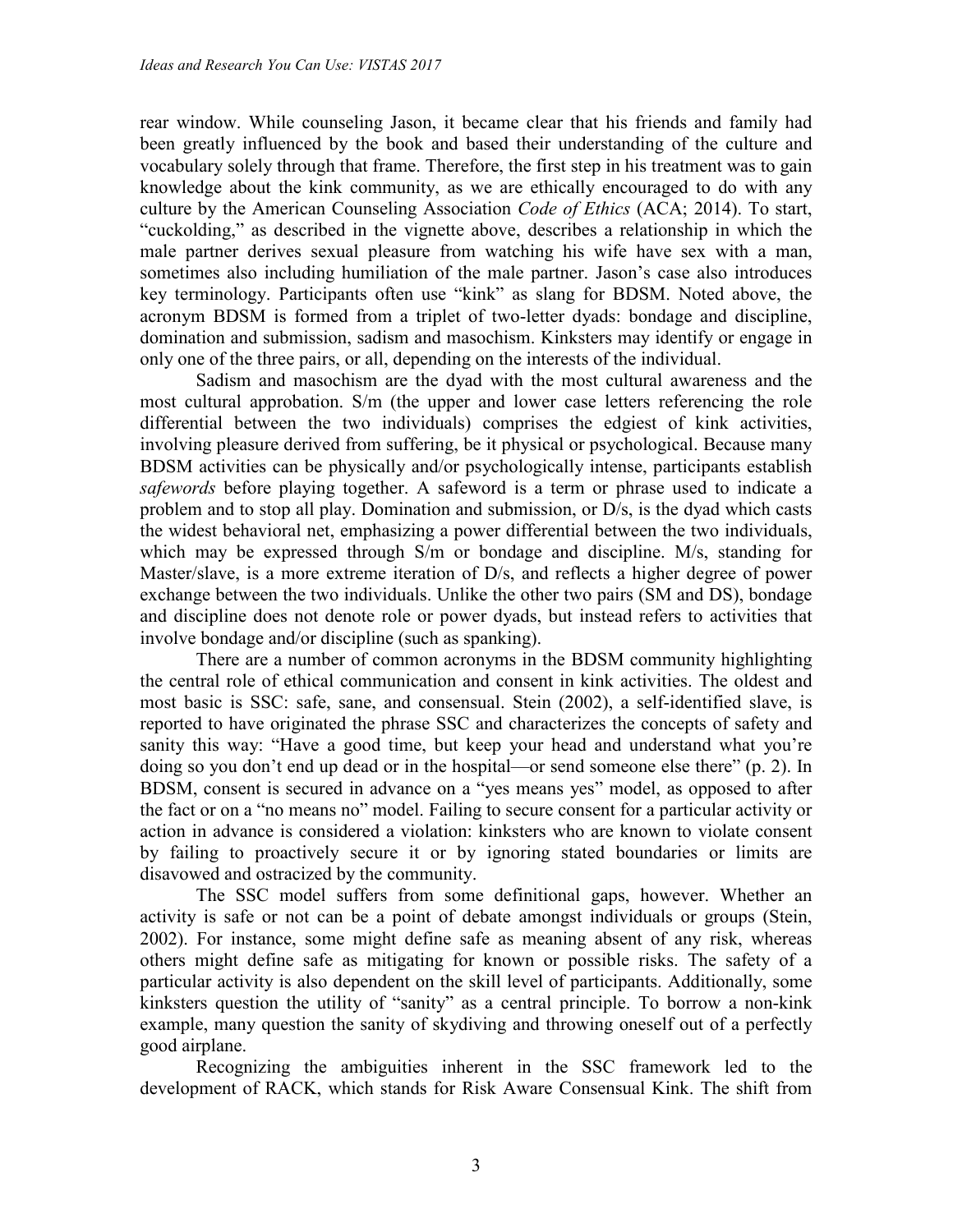"safe and sane" to "risk aware" reinforces the importance of informed consent as the ethical linchpin of BDSM activities, at the same time making connections with socially acceptable activities that also carry risks (such as rock climbing, sky diving, or martial arts). To be risk aware is to recognize that there may be physical or emotional risks in what individuals are engaging in, and to understand those possible outcomes.

To look at this terminology in action, with respect to the *Fifty Shades* series, Christian Grey is identified as a Dominant in search of a submissive. Christian is a sadistic Dom, meaning that he receives pleasure from inflicting pain (for instance, spanking Anastasia Steele, the series' protagonist). Problematically, Anastasia is not particularly masochistic. Although she enjoys some physical impact play with Christian, she does not seem to derive much pleasure from receiving pain. The core plot dynamic in *Fifty Shades* that BDSM participants take issue with is the lack of informed consent: neither SSC nor RACK appears to function as a model for communication or negotiation. There are many instances in the series in which Christian engages in activities for which he has not secured explicit proactive consent. On this basis, many kinksters argue that *Fifty Shades* does not depict a functional BDSM partnership, but rather an eroticized abusive relationship.

An eroticized abusive relationship is an ugly and difficult shadow to outrun. Once a basic vocabulary is explored and applied as a lens to review the *Fifty Shades* series, it becomes clear that clients who identify as kinky could perceive themselves to be suffering from negative stereotyping and an overall complete misunderstanding of their sexual interactions. This begs the question, just how broadly does this book series impact our societal understanding (or rather misunderstanding) of the culture and therefore possibly impact an equally proportional set of potential clients?

#### **BDSM in Popular Culture**

Jason felt frustration regarding the hypocritical disjunction between his neighbor being able to proudly announce she had read a BDSM-focused book by placing a decal on her family car, and the condemnation and alienation he was experiencing for having participated in BDSM-focused activities. In fact, his neighbor was one of millions that helped the book series become known as "mommy porn," and amass record sales numbers. At its peak, two copies of the trilogy sold every second (Flood, 2014). *Fifty Shades of Grey*, the first novel of the series, was added to the all-time top-selling book list when it sold over 100 million copies, joining the ranks of authors such as Charles Dickens (Russon, 2014).

After the release of the book series and just prior to the movie release, strategically timed for Valentine's Day 2015, an influx of data concerning sales and media marketing flooded the news. For example, the *Chicago Times* (Elejalde-Ruiz, 2015) noted that BDSM product sales on adult sites doubled since the release of the first book in 2012. Market research projected that American adult toy sales would reach nearly \$800 million by 2018, a sustained and significant hike analysts correlated to the *Fifty Shades* trilogy and movie (Clay, 2015). Aside from adult sex shops, mainstream retailers like Target also began selling *Fifty Shades*-branded sexual aids online and at some store locations. The *Fifty Shades* brand far exceeds sexually-oriented items and includes items such as wine, cookbooks, OPI nail polish, a laundry soap declaring it is the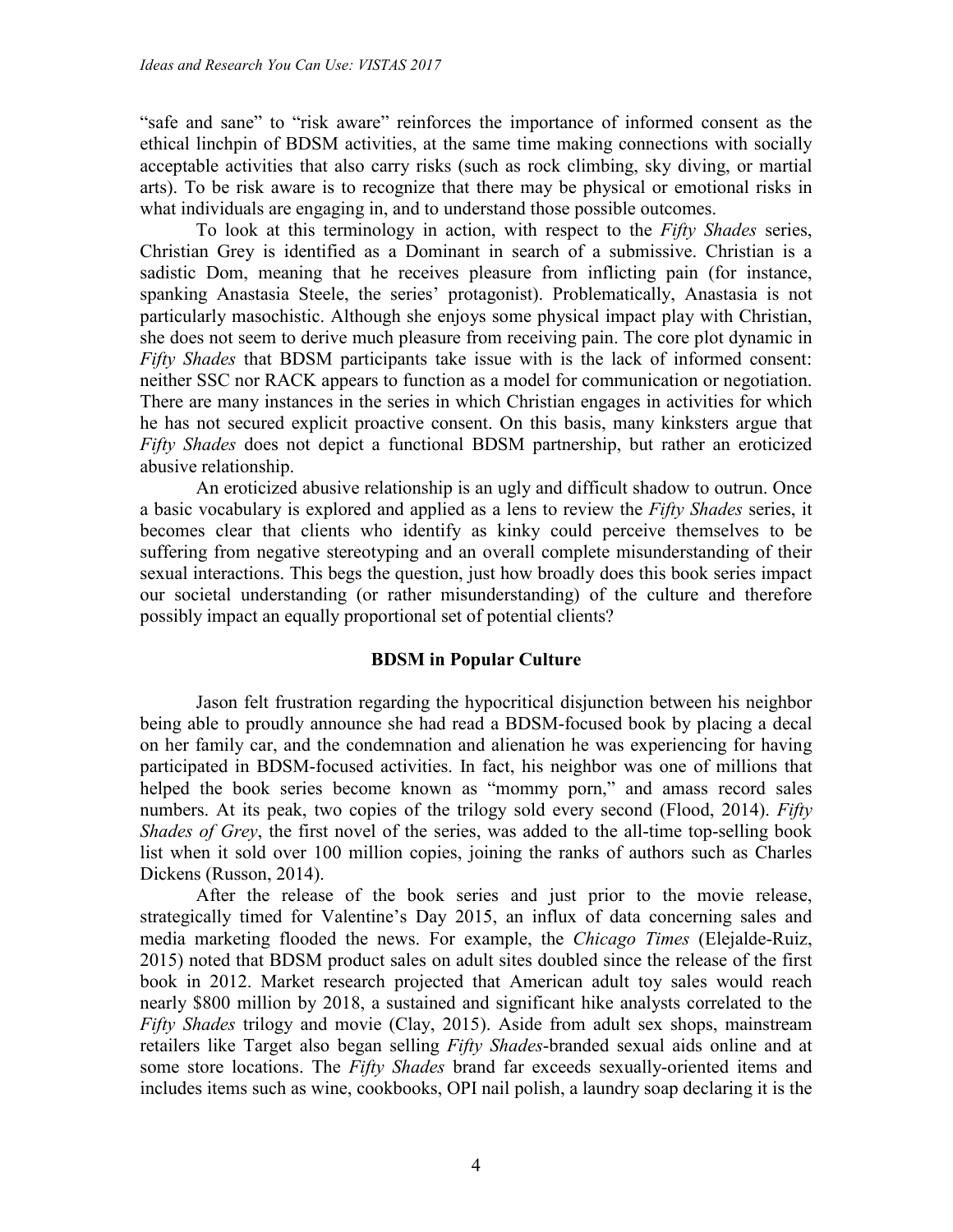"naughtiest fragrance yet," and a Vermont Teddy Bear that set a company sales record (Stampler, 2015). Illustrated by these examples, *Fifty Shades* thrust BDSM into the cultural spotlight, rendering BDSM part of mainstream conversation and consciousness.

On the face of it, the introduction of BDSM into mainstream culture would seemingly indicate forward progress for BDSM participants: being able to dangle handcuff charms off one's keychain or post a handcuff decal on one's car suggests a new cultural openness to kink. As explored above, the picture of BDSM participants that emerges from *Fifty Shades* is highly damaging. Further, mainstream popularity does not equate with mainstream acceptance. For example, Jamie Dornan, the actor who played Christian Grey in the movie *Fifty Shades*, framed kink as deviant and dirty, stating that after attending a BDSM dungeon as part of his role preparation he had to take a long shower before he could touch his wife and newborn baby (Brog, 2015).

The popularity of *Fifty Shades* thus creates a paradox for kinksters. On the one hand, it has raised cultural awareness of the practices of BDSM and to some extent made it socially acceptable. The series sparked an expanded interest in a range of sexual practices common in BDSM and opened opportunities for couples to engage in conversations and activities that might enrich their sex lives and relationships (Green, 2015). However, because *Fifty Shades* portrays BDSM as non-consensual, the series promulgates damaging views of what it means to be kinky and to engage in kink activities and has perpetuated "dirty" stereotyping. This paradox is eloquently described by Schrupp (2015):

*50 Shades* might be able to play the "romance novel trope" card to get away with advancing the denigrative stereotype that an interest in BDSM, kink or fetishes is derivative of childhood abuse or qualifies someone as mentally-ill, but really this misconception is much bigger than one giant ejaculation of box-office garbage. It speaks to a larger issue of oppression and vilification of non-normative sexual expression by larger social and political structures, including psychiatric and medical institutions, mainstream media and pop culture. (para. 9)

#### **BDSM in Mental Health Contexts**

Now that we have presented an introduction to BDSM vocabulary and emphasized how just one series of books had the ability to influence such a large number of people, it is time to reflect on the potential impact on mental health. In Jason's case, it was multi-faceted: he lacked initial commitment to counseling, was reticent with details, feared judgement, was petrified of being diagnosed as a "pervert," and demanded his record indicate there was no sign of sexual trauma in his past. It was previously discussed above that the lack of informed consent between the characters of *Fifty Shades* is of great concern to kinksters. A second, and perhaps more unsettling, element is that *Fifty Shades* anchors the main character's orientation as a Dom in sexual abuse, framing BDSM as a psychopathology rooted in trauma. Blaming a pathology, Jason's family coerced him into counseling, perpetuating the stereotype and exhibiting a reaction seemingly rooted in lack of acceptance and fear.

A common reaction to the unfamiliar, especially if considered socially deviant, is fear. In the opening case study, Jason himself did not present with fear but did have a preconceived notion, imposed by his family's fear, that he was suffering from an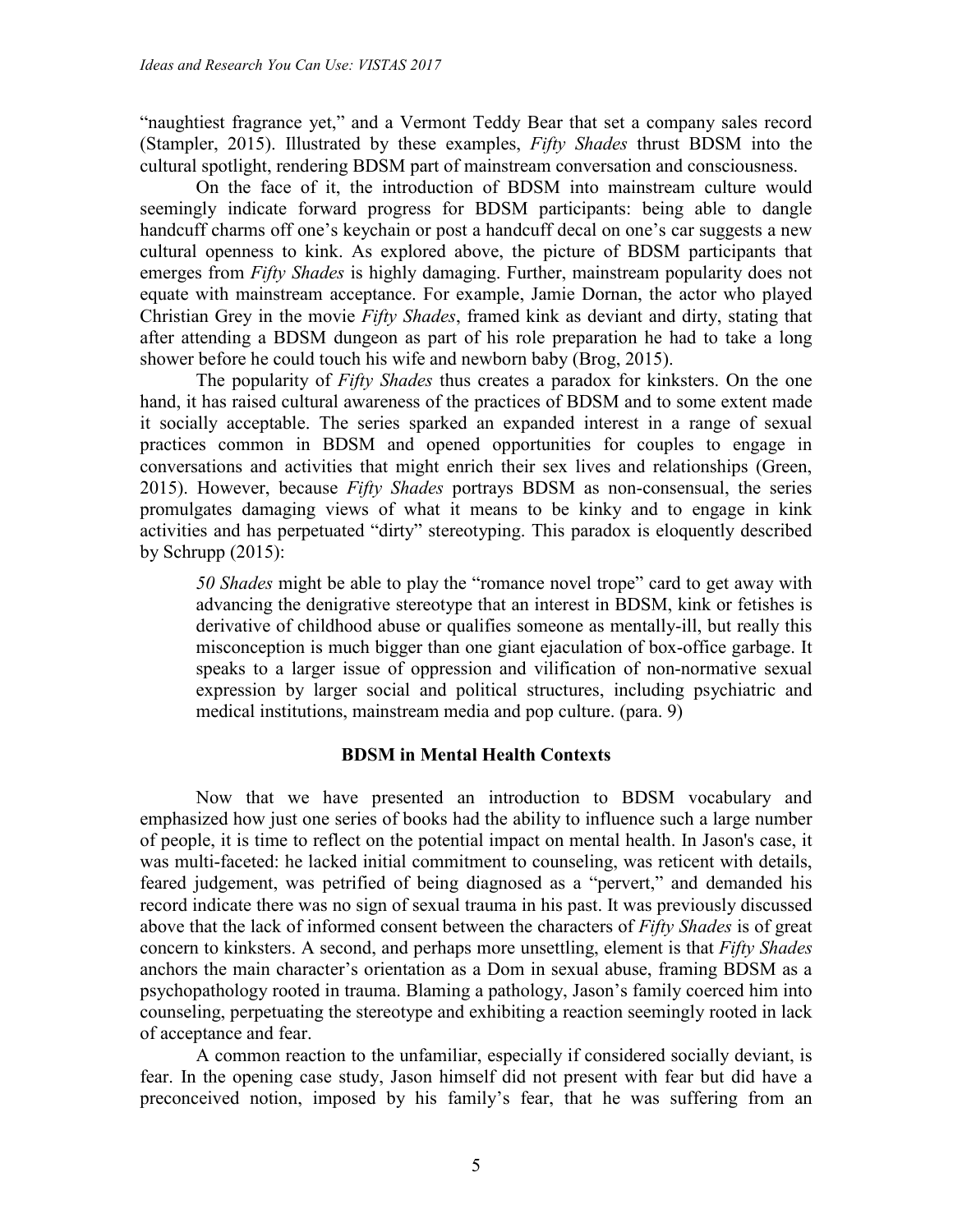addiction. Fear invoked by difference can be "resolved" by pathologizing and then treating the affected individual, "fixing" the broken person and bringing them back within the fold of familiar and accepted identities. This is the pattern we see with Jason's family, and it is a pattern that we also see in scholarship on BDSM. Although some argue that BDSM is more appropriately defined as a form of leisure rather than a manifestation of pathology (Newmahr, 2010), kink is typically framed as both deviant and dangerous. One of the dominant questions motivating BDSM research is the assumption that BDSM is a manifestation of psychopathology (Wismeijer & van Assen, 2013).

Current psychological research on BDSM reveals that despite stereotypes, people who engage in BDSM are not significantly different from those who do not. In other words, kinksters are no more dysfunctional than their "vanilla" counterparts. For example, in a study of 1,300 people, Wismeijer and van Assen (2013) found that kinksters are psychologically balanced, have beneficial personality characteristics, and possess higher levels of well-being than their vanilla counterparts. Connolly's (2006) study similarly found that BDSM participants do not suffer from higher levels of clinical or severe personality disorders than the general population, meaning that the stereotype of kinksters as "traumatized, depressed, anxious, or obsessive-compulsive people who are sometimes out of touch with their surroundings" (p. 111) is not supported.

Turning from psychological research on kinksters to diagnostic codes used when treating kinksters in counseling, the *Diagnostic and Statistical Manual of Mental Disorders* (5th ed.; *DSM-5*; American Psychiatric Association [APA], 2013) labels BDSM activities as paraphilias. Although the paraphilias of voyeurism, exhibitionism, and fetishism are components of kink life, we focus here on masochism and sadism, the two most extreme components of BDSM. The *DSM-5* (APA, 2013) defines sexual masochism as having experienced "[o]ver a period of at least 6 months, recurrent and intense sexual arousal from the act of being humiliated, beaten, bound, or otherwise made to suffer, as manifested by fantasies, urges, or behaviors" (p. 694). Sexual sadism disorder is reciprocally defined as having experienced "[o]ver a period of at least 6 months, recurrent and intense sexual arousal from the physical or psychological suffering of another person, as manifested by fantasies, urges, or behaviors" (APA, 2013, p. 695). What renders masochism a disorder is if the fantasies, urges, or behaviors "cause clinically significant distress or impairment in social, occupational or other important areas of functioning" (APA, 2013, p. 694). Similarly, what renders sadism a disorder is if the fantasies, urges, or behaviors cause clinically significant distress or impairment in social, occupational, or other important areas of functioning, or, more significantly, if physical or psychological suffering has been inflicted on a non-consenting person (APA, 2013). With respect to the last point, kinksters value consent and define sadistic acts inflicted on a non-consenting person as assault.

Problematizing the issue of whether a client's masochism or sadism qualifies as a disorder, the negative stereotypes tied to BDSM make it likely kinksters would meet the subjective bar of experiencing significant distress or impairment. Defining masochism and sadism as paraphilias illustrates that these activities are seen as deviant and problematic, regardless of whether they are defined as a disorder. Ortmann and Sprott (2013) argued that nontraditional sexual activities are not inherently pathological, and that automatically diagnosing kinksters as emotionally unhealthy because they engage in kink inappropriately defines kinksters as abnormal because they do not conform to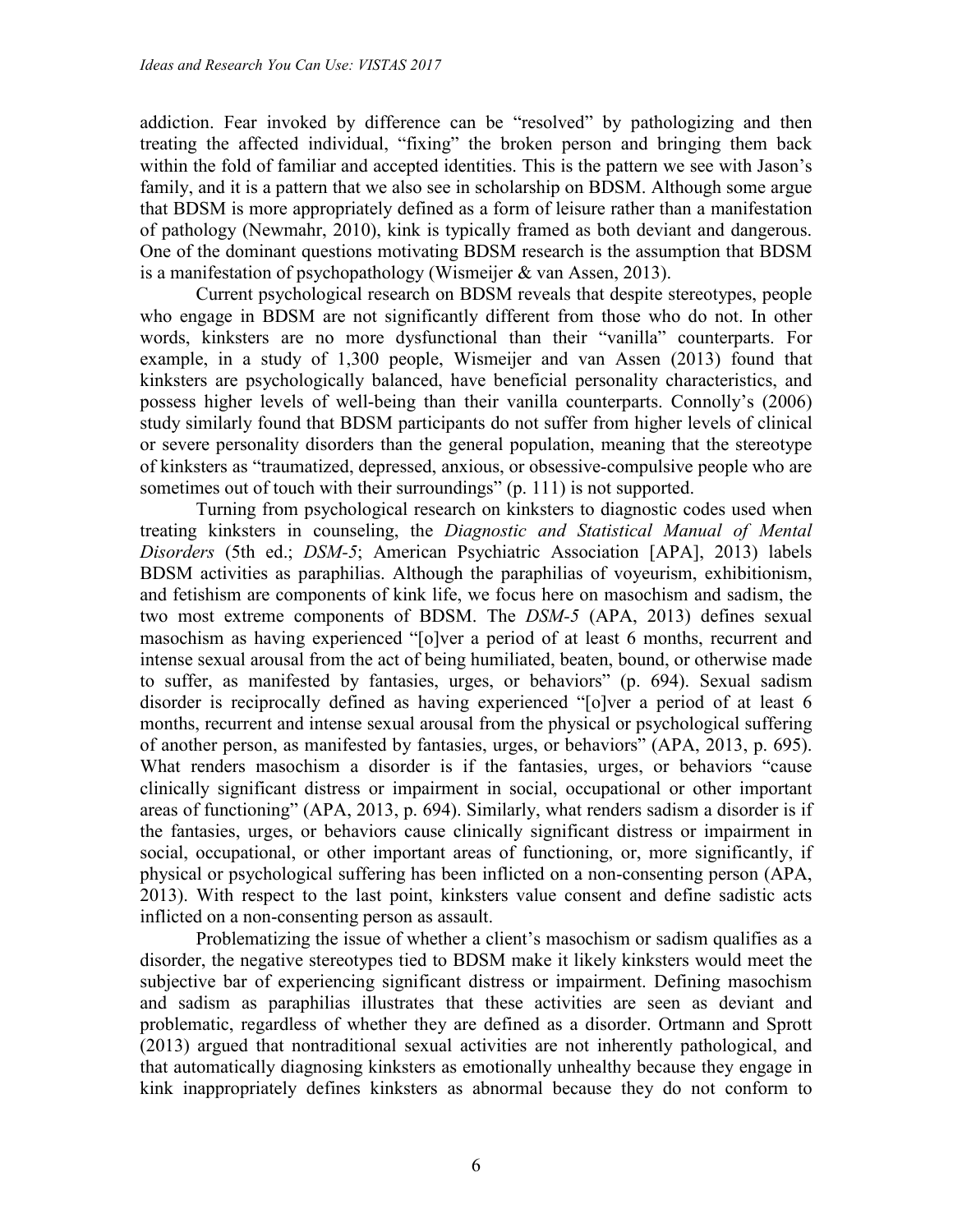cultural and social norms of Judeo-Christian sexuality. As with the now-extinct definition of homosexuality as a paraphilia, BDSM's presence in the *DSM* flags kink activities as abnormal practices that negatively impact individuals' ability to successfully function in the world.

Paraphilias related to homosexuality present a valuable comparison, both in terms of mental health diagnoses and kinksters' lived experiences. Our case study introduced that when Jason's interest in BDSM was revealed to his friends and family, he felt he had been "ripped out of the closet." Jason's fear of being diagnosed with a philia reveals parallels with the historical plight of the gay community. On the basis of these similarities, we argue that counselors should seek education on the BDSM community outside of simplistic or misleading popular representations and have a heightened sensitivity to roadblocks presented by clients' fears of being diagnosed as traumatized or having a pathology. We also suggest counselors consider potential BDSM clients as occupying a parallel social position as did LGBT individuals in the early years of the movement toward gay acceptance in our society.

#### **BDSM in Connection with LGBT Paraphilias**

Over its history, the APA has struggled with paraphilias, whether the presence of a defined paraphilia alone is enough to qualify as a mental disorder, or whether distress attached to having a paraphilia is the distinguishing characteristic for a paraphilic disorder. We, the authors, believe that non-consensual behaviors and actions taken toward others have a well-earned place in the current *DSM* manual. However, we urge counseling practitioners to reflect on their personal biases, values, morals, and positions that may be unwelcoming to the kink community, and to consider ramifications of the ways the *DSM* has been used to pathologize consensual, non-traditional identities and sexualities.

In 1973, the APA removed homosexuality from the *DSM*. However, the 1980 edition inserted the term "ego-dystonic homosexuality" to describe individuals who were distressed about their homosexuality. Thankfully, homosexuality was entirely removed from the *DSM* in 1986. The evolution of beliefs around homosexuality illustrate that sexuality is continually being culturally examined, which creates ethical concerns regarding the definition and inclusion of paraphilias in the *DSM* (Daley & Mulé, 2014). Daley and Mulé (2014) noted that some studies contradict the *DSM* and that paraphilias, as defined in the *DSM*, are subjective categories unsupported by scientific evidence. In a similar vein, Pappas (2013) argued that BDSM-oriented paraphilias can be considered inaccurate stereotypes, similar to the cultural and medical barriers faced with homosexuality. Schrupp (2015) observed that due to those parallels, the kink community has benefited from battles fought by LGBTQ activists to remove homosexual paraphilias from the *DSM*.

Susan Wright, the founder of the National Coalition for Sexual Freedom, acknowledges that gay marriage has helped lessen discrimination against the BDSM community and believes that society is beginning to realize that individuals' sexual preferences should not be critically rejected (Haber, 2013). Wright herself has been active in battling against perceived discriminatory practices regarding the BDSM community. Wright led a task force to influence the *DSM-5* revisions and was able to get the National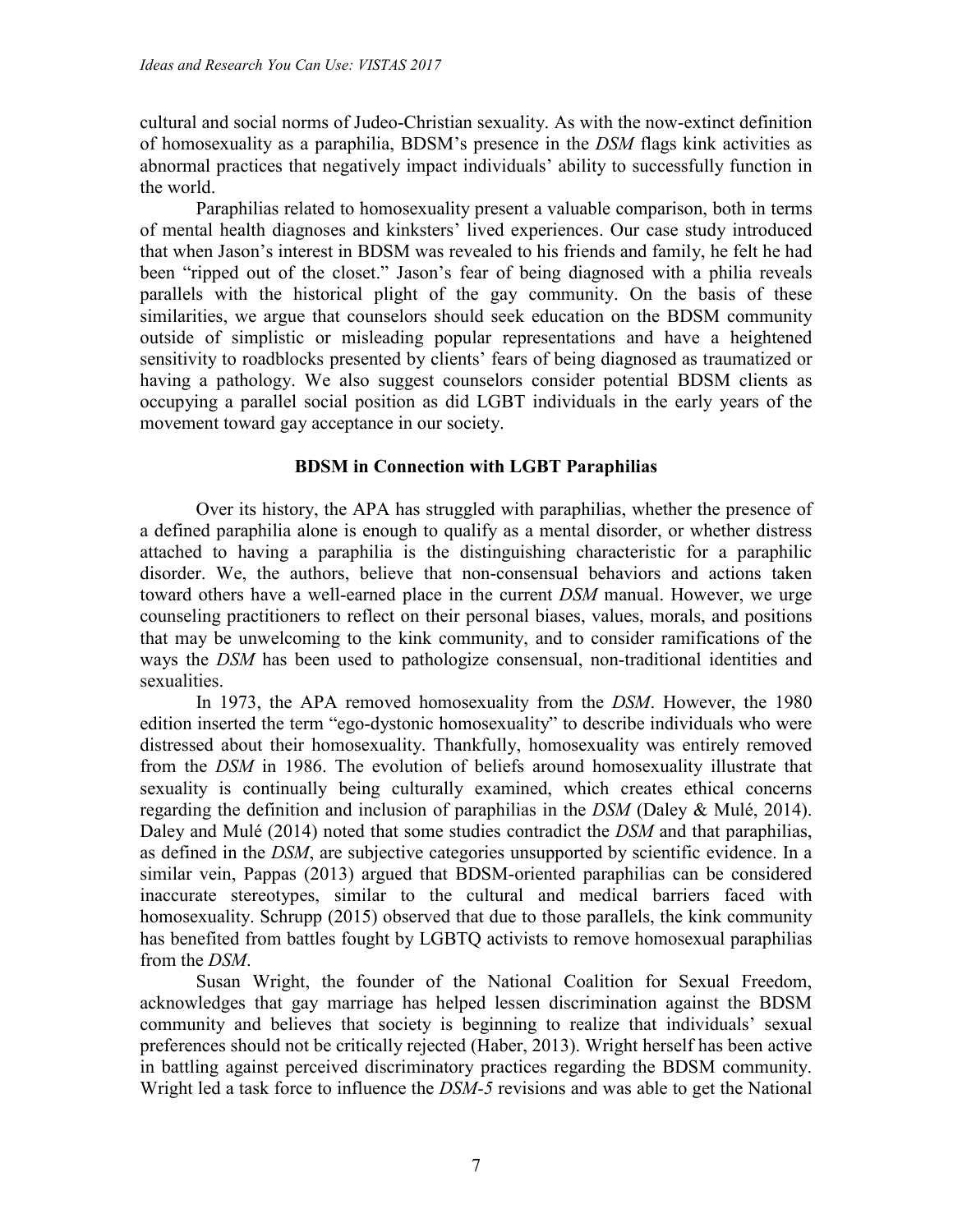Organization for Women (NOW) to rescind their anti-BDSM policy (National Coalition for Sexual Freedom, 2016). Perhaps influenced by her work on the *DSM-5*, Wright has been vocal in requesting mental health practitioners to start breaking down misconceptions and misrepresentations, such as those propagated in popular culture, by talking directly to the kinkster community (Schrupp, 2015). Based on the paucity of literature in the profession of counseling on BDSM, there is clearly a need for action.

#### **BDSM in Counseling**

An investigation of articles in the American Counseling Association's flagship publications reveals a lack of articles addressing the outskirts of what is considered normal sexual function, illustrating the need for counselor education and awareness in this subject area. With attention to BDSM, there are zero publications on this topic in *The Journal of Counseling & Development*. *The Journal of Counselor Education & Supervision* also has zero publications. Neither publication includes articles on the subject of masochism. *The Journal of Counseling & Development* has published 11 articles on sadism; *The Journal of Counselor Education & Supervision* offers zero. Of the 11 articles in *The Journal of Counseling & Development*, the foci emphasize assessment, personality disorders, sex offenders, pornography, behavioral therapy, and sexual behavior issues. The majority of these articles are outdated: seven of the 11 were published between 1936 and 1981.

The absence of publications on the BDSM lifestyle is perhaps explained by our cultural reluctance to talk about sex and exacerbated by the taboo of talking about nontraditional sexual practices or identities. Sex can be uncomfortable to talk about, yet it is necessary to explore within clinical settings. Sexuality is, after all, an important form of intimacy that both grounds and deepens relationships. As with any other cultural and relational practice, sexuality changes and evolves over time. To be responsive to client needs, it is important to recognize these changes (Ortmann & Sprott, 2013). As a counseling community, we must find ways to acknowledge and accept the complexity of sexual desires and the way kinksters have been pathologized by popular culture, diagnostic codes and definitions, as well as the counseling community.

Counseling practitioners are encouraged by our code of ethics to engage in practices within our realm of expertise, but are also encouraged to continue ongoing competence attainment (ACA, 2014). Perhaps one of the initial limitations we as counselors face is the limited education in human sexuality. For example, the Council for Accreditation of Counseling and Related Educational Programs (CACREP; 2016), which is an organization hundreds of counseling education programs depend on to establish the gold standard of education, does not offer a single standard in the eight core areas that uses any variant of the word "sex." The landscape of sexual culture is unquestionably evolving (Ortmann & Sprott, 2013). Beyond awareness, an increased focus in master's programs on the evolution of sexuality in today's society is warranted, especially in light of how technology assists in spreading pop culture at lightning speed and how quickly social norms and practices can change.

For clinicians looking to expand their knowledge in this area, based on our research with individuals in the BDSM lifestyle, the authors would like to suggest the following resources. First, the Center for Sex Positive Culture (2016) provides resources,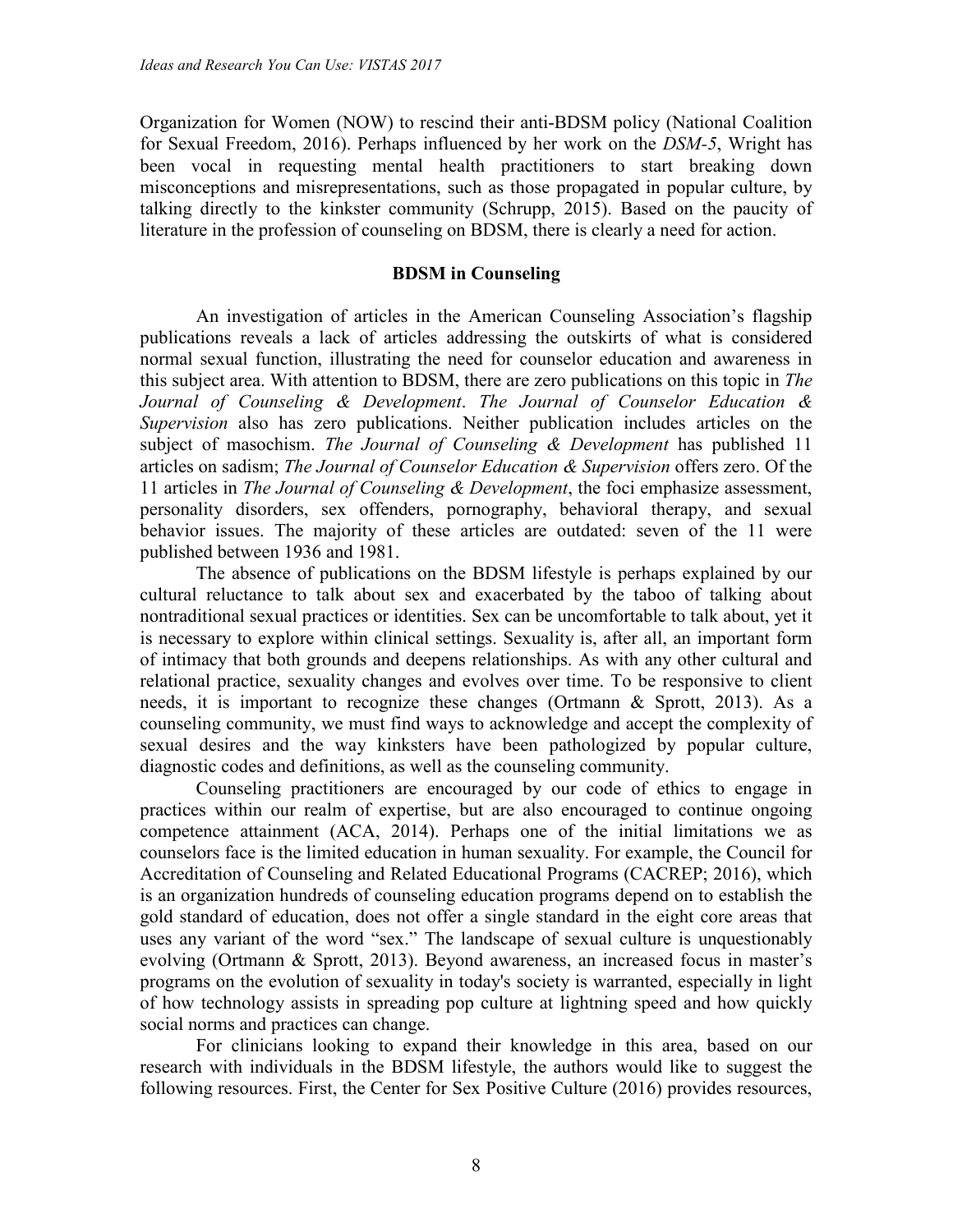events, and literature. Second, the National Coalition for Sexual Freedom has a robust Web site that includes a list of counselors who have self-identified as kink-friendly. Lastly, we suggest five books: *The New Topping Book* (Easton & Hardy, 2003), *The New Bottoming Book* (Hardy & Easton, 2015), *Screw the Roses, Bring Me the Thorns: The Romance and Sexual Sorcery of Sadomasochism* (Miller & Devon, 1995), *Sexual Outsiders: Understanding BDSM Sexualities and Communities* (Ortmann & Sprott, 2013), and *SM 101: A Realistic Introduction* (Wiseman, 1996).

After exploring literature and considering Jason's experience through the context of "coming out" as a parallel experience to that of the gay community, it was deemed that interventions suggested for that community be the appropriate starting point in consideration of the dearth of suggestions for counselors. Ultimately, the most effective interventions were those rooted in the Johari Window. Luft and Ingham's (1955) fourpaned window proved to be the optimal way to nurture, respect, and organically foster sharing.

The first quadrant, the area of behavior and motivation known to self and others, was transparent upon the initial sessions. With the development of a working alliance, the second and third quadrants were stimulated to enter the session through creative interventions. The second quadrant focuses on the blind areas in which the counselor may notice elements that the client is unaware of. Without a working alliance, it may be too harmful for the client to hear these observations—the equivalent of "kicking in their window." To build a working alliance with Jason, a great deal of time was spent hearing Jason explain his working definition and perception of the BDSM community. The third quadrant consists of the hidden self; specifically, matters or agendas in which there are sensitive feelings. Regarding Jason, the related counseling goal was to support him as he worked to bring items from his third quadrant into the first.

An example of a Johari Window-based creative intervention is requesting the client to make a mask. Any assortment of creative mediums can be provided and a single piece of paper. Ask the client to decorate one side of the paper (their "mask") with their "open self" (that which they let the world know), and decorate the other side of the paper with representations of their "hidden self." By debriefing a client's mask, Luft and Ingham's (1955) principles of change can be explored. For example, a change in any one quadrant will affect the others, fostering trust, reduced threats, and increased selfawareness. Such interpersonal learning results in quadrants two and three of the Johari Window getting smaller and quadrant one getting bigger. This exercise also demonstrates that there is a universal curiosity about the unknown areas of one's self that can be tapped into, provided that the cultural customs, social training and fears are overcome.

#### **Conclusion**

Kinksters are acutely aware of the lingering diagnostic paraphilic disorder codes in the *DSM* and the ramifications of being diagnosed according to them. Because counselors are lacking in resources to educate themselves on the fetish lifestyle and are bound to use the *DSM* in treatment, they may be tempted to account for a client's alternative sexual lifestyle as rooted in a trauma and have personalizations and shocked responses to the intricate details of a kinky client's self-disclosures. Furthermore,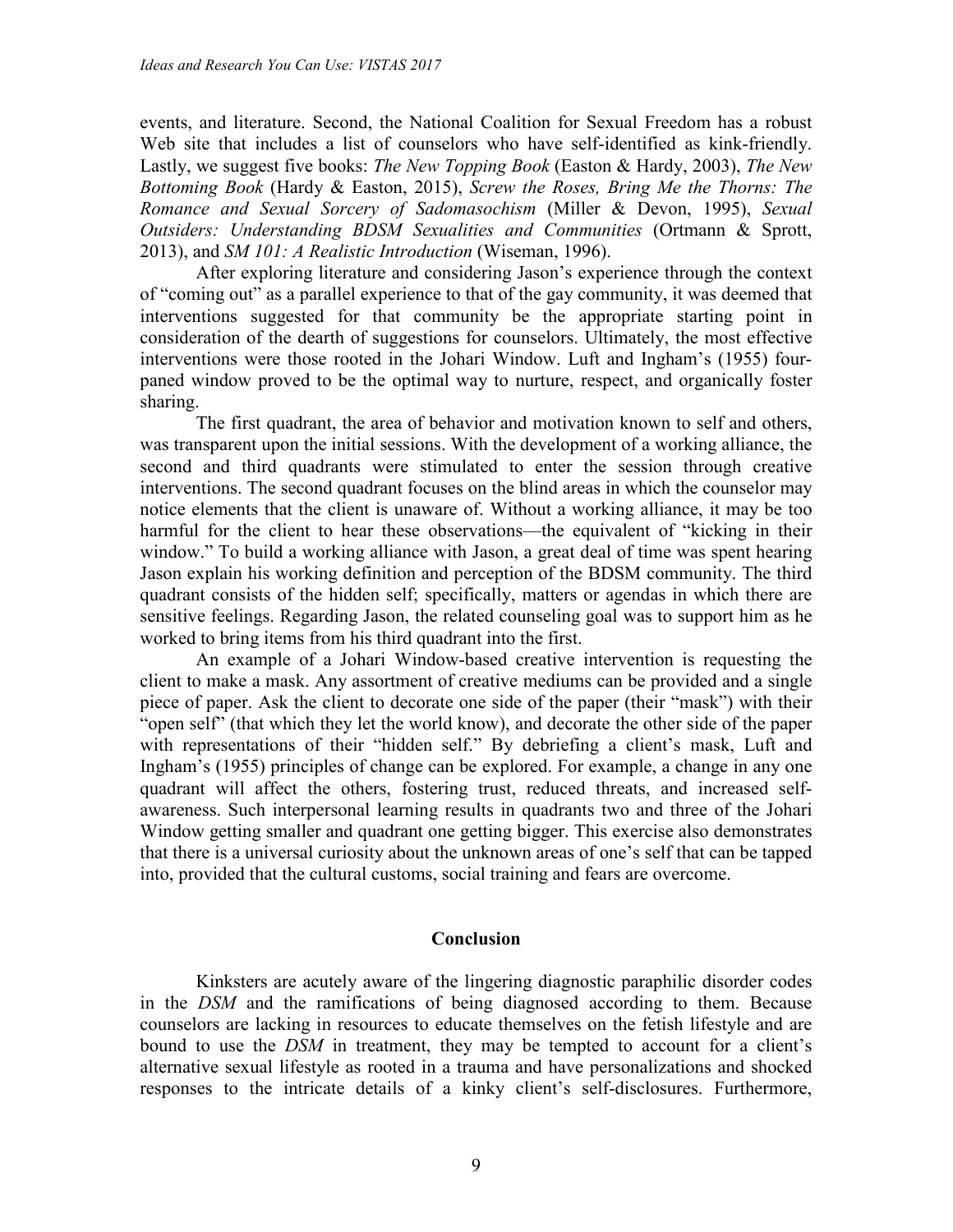potential clients may avoid seeking mental health counseling due to an inability to find "kink-friendly" counselors and out of general fear. Therefore, one of the goals of this article is to advocate for members of the BDSM community within the professional community of counselors. Our hope is that we have provided a starting point for terminological clarification, illuminated the pitfalls of media representations, challenged thoughts concerning current and historical diagnostic trends, and provided a framework concerning the pathway the homosexual community has presented as well as some useful resources that may be translated into clinical practice.

#### **References**

- American Counseling Association. (2014). *ACA code of ethics*. Alexandria, VA: Author.
- American Psychiatric Association. (2013). *Diagnostic and statistical manual of mental disorders* (5th ed.). Washington, DC: Author.
- Brog, A. (2015, January 2). How do you research a sexual sadist? *Elle UK.* [Online magazine]. Retrieved from http://www.elleuk.com/life-and-culture/news/a23996/ meet-christian-grey-jamie-dornan-fifty-shades-dungeon/
- Center for Sex Positive Culture [Website]. (2016). Retrieved from https://thecspc.org
- Clay, J. (2015, February 13). Fifty Shades business is red hot. *Orange County Register*, p. D1.
- Connolly, P. H. (2006). Psychological functioning of bondage/domination/sadomasochism (BDSM) practitioners. *Journal of Psychology & Human Sexuality*, *18*(1), 79–120.
- Council for Accreditation of Counseling and Related Educational Programs [CACREP] (2016). *2016 standards for accreditation*. Alexandria, VA: Author.
- Daley, A., & Mulé, N. J. (2014). LGBTQs and the DSM-5: A critical queer response. *Journal of Homosexuality*, *61*(9), 1288–1312.
- Easton, D., & Hardy, J. W. (2003). *The new topping book*. Emeryville, CA: Greenery Press.
- Elejalde-Ruiz, A. (2015, February 12). Adult toy stores hot for 'Fifty Shades' sales [Online newsgroup]. Retrieved from http://www.chicagotribune.com/business/ctfifty-shades-movie-toys-sales-0213-biz-20150212-story.html
- Flood, A. (2014, February 27). Fifty Shades of Grey trilogy has sold over 100m copies worldwide. *The Guardian*. [Online newspaper]. Retrieved from https://www.theguardian.com/books/2014/feb/2.7/fifty-shades-of-grey-book-100m-sales
- Green, E. (2015, February 10). Consent isn't enough: The troubling sex of *Fifty Shades. The Atlantic.* [Online newspaper]. Retrieved from http://www.theatlantic.com/ entertainment/archive/2015/02/consent-isnt-enough-in-fifty-shades-ofgrey/385267/
- Haber, M. (2013, February 27). A hush-hush topic no more. *The New York Times*. [Online article]. Retrieved from http://www.nytimes.com/2013/02/28/fashion/ bondage-domination-and-kink-sex-communities-step-into-view.html?  $r=0$
- Hardy, J. W., & Easton, D. (2015). *The new bottoming book* (2nd ed.). Emeryville, CA: Greenery Press.
- James, E. L. (2011). *Fifty shades of grey*. New York, NY: Vintage Books.